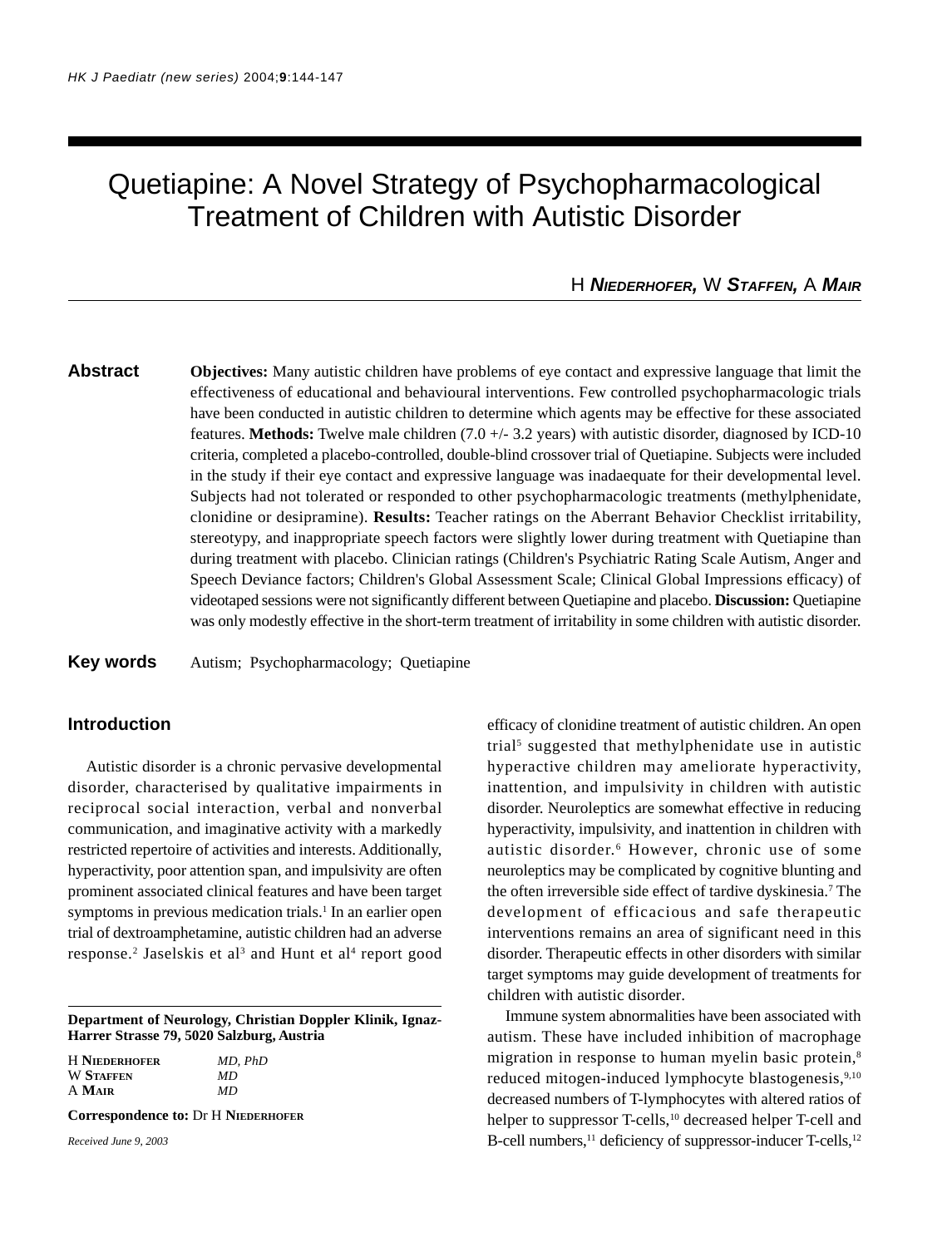decreased natural killer cell activity,<sup>13</sup> and the demonstration of circulating antibodies to serotonin receptors.14 In another study of 14 patients with autism, eight had an abnormal lymphocyte proliferative response to mitogens and to autologous lymphocytes and monocytes.15

Quetiapine is an atypical neuroleptic, which mainly affects the dopamine system by reducing the cerebral dopamine level.<sup>16</sup> It is reported also to reduce aggression.<sup>17</sup> Adverse side effects, especially in autistic children, such as sedation, increased appetite, weight gain, possible seizures,<sup>18</sup> hyperglycemia<sup>19</sup>, restless legs<sup>20</sup> and a case of malignant neuroleptic syndrome<sup>21</sup> have been described.<sup>18</sup>

This placebo-controlled study was conducted to examine the effects of Quetiapine on a variety of target behaviours in young boys with autistic disorder.

#### **Methods**

Twelve outpatient male children (age range 4.2-14.9 years; mean=7.0 years; SD=3.2 years) meeting ICD-10 criteria for autistic disorder were recruited from our clinic. The study was conducted according to the European Good Clinical Practice Guidelines and the Declaration of Helsinki, after having obtained informed consent of the patients and/ or their parents and the approval of the local ethic committee.

Full-scale IQs ranged from 35 to 84 ( $65\pm16$ ), and were obtained from several tests, including parts of the Wechsler Intelligence Scale for Children Revised, Leiter International Performance Scale, or the Cattell Infant Intelligence Scale. A thirteenth subject entered the study but was dropped because of noncompliance with medication beginning during the first week of the study. Agreement of the independent diagnosis of autistic disorder using the Autism Diagnostic Inventory was obtained. Parents provided written informed consent for their children after the procedures and possible side effects were explained to them. Assent was obtained from the two children who appeared to be capable of expressing it.

The subjects had no history of identified medical or neurologic illnesses and had been off medications for at least 1 month before the study. All of these children had been treated with either methylphenidate, neuroleptics, or desipramine before entry into the study. In each case, these medications had either not been effective or caused intolerable side effects.

All subjects lived at home with either both parents (8 subjects) or their mothers (4 subjects). Sociooeonomic status for the subjects' families was class I (6 subjects), class II (4 subjects), and class IV (2 subjects).<sup>22</sup> Two children's languages consisted of monosyllabic utterances, another two children's languages consisted of single words (10-word vocabulary), and the other children spoke in sentences. However, all children had social and pragmatic language deficits consistent with autistic disorder.

All raters (parents, teachers, and clinicians) were blind to drug order until ratings were completed.

Parent and teacher-rated instruments included weekly ratings. Side effects monitored included increased thirst, drowsiness, sleep disturbance, sadness, dizziness, irritability, appetite change, and decreased activity. Parents and teachers responded with "yes" (coded as 0) or "no" (coded as 1) for each item each week. These Symptom Checklist responses were summed over each 6-week treatment period.

Weekly teacher ratings included the Aberrant Behavior (ABC) and Symptom Checklist.<sup>23</sup>

A 15-minute videotape paradigm was constructed to determine clinician ratings of the effects of Quetiapine on inadaequate eye contact and expressive language deficits. There were sessions that were done at baseline and at the end of each treatment period. The videotaping was done in a small office with the equipment visible in the room. The first 5 minutes of taping were free play. The second 5 minutes consisted of tasks with the parent, including Copying a square and a circle and drawing a picture; the parent asking child to name an object; verbalising the name of a "Cup"; standing in front of the mother while she straightened the child's clothes; and having the parent leave the room and return after a few minutes. The last 5 minutes consisted of parent reunion, asking for assistance with clean-up, and leaving the room with the child. Clinician ratings (average of both raters) consisted of videotaped observations at baseline, 6 weeks, and 13 weeks using the Children's Global Assessment Scale,<sup>24</sup> modified Children's Psychiatric Rating Scale (CPRS),<sup>25</sup> and Clinical Global Impressions.26

This was a double-blind and placbo-controlled crossover study. Quetiapine and identical placebo tablets were administered for 4 weeks (dosage: 150 mg daily). The subjects were randomly assigned by a nonrating clinician to begin Quetiapine or placebo. Patients were free of medication for at least 4 weeks (12 weeks for a single subject who bad been taking fenfluramine) before beginning the study but there was no placebo washout phase. Blood pressure and clinical symptoms were monitored via telephone conversations and scheduled visits. School nurses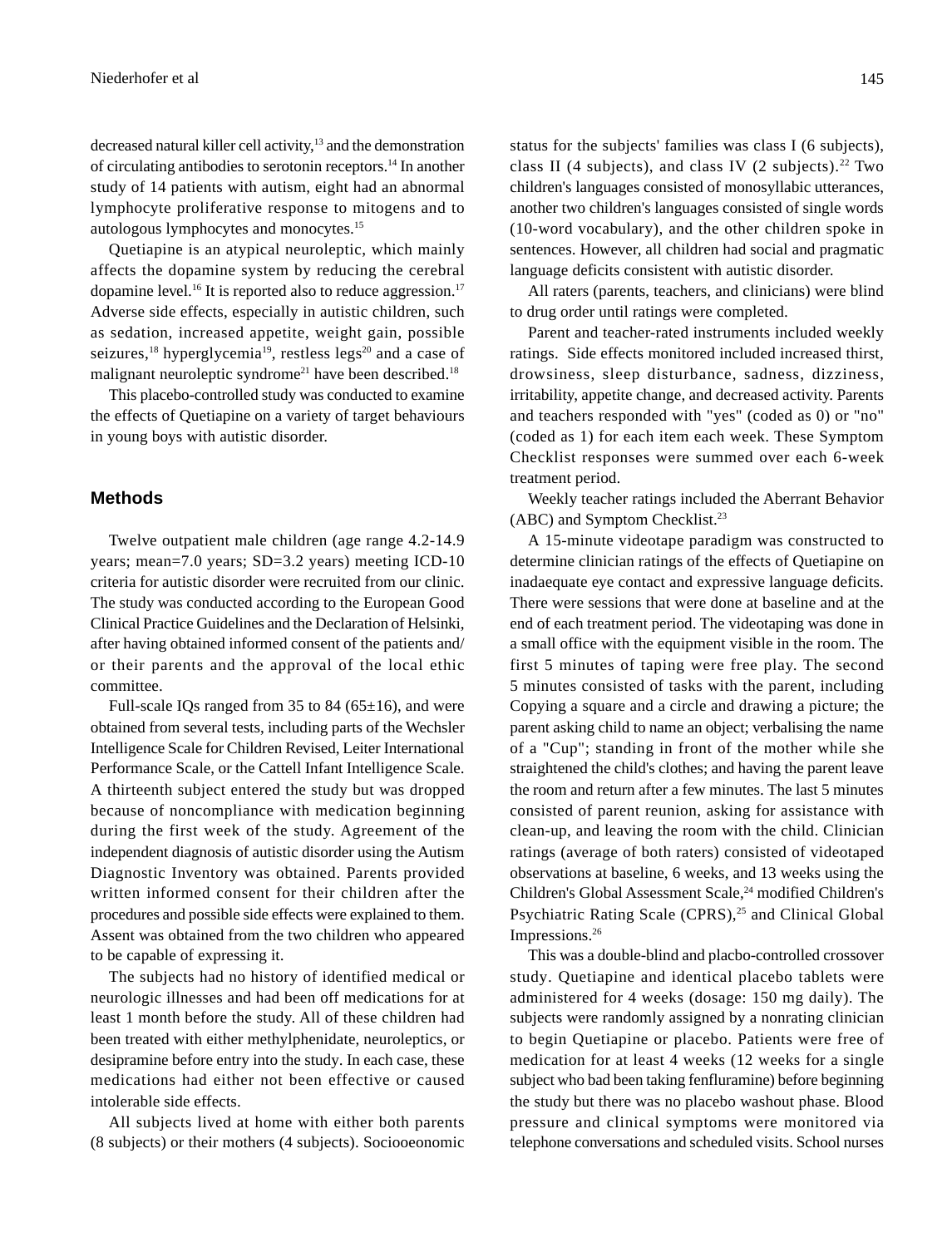or the family physician measured blood pressure on a weekly basis.

Subjects continued to receive educational and behavioural interventions in school during the course of the study that were not substantially altered for any of the children during their participation in the study.

Parent and teacher ratings were averaged over each 6-week treatment period. Clinician ratings were only made at the end of each treatment period. The outcome measure, i.e. the ratings after a 6 week placebo and drug treatment was compared using paired, two-tailed t-tests. We expected to see less Autism-related symptoms at Quetiapine-treated patients compared to the placebo group. Statistics were computed using SPSS V9.O.

# **Results**

Parent's and Teacher's ratings on the ABC factors irritability (placebo,  $14.5 \pm 5.4$ ; Quetiapine,  $11.3 \pm 7.6$ ; p=0.040), hyperactivity, i.e. excessive agitation (placebo, 22.3±11.5; Quetiapine, 18.7±12.4; p=0.038), inadaequate eye contact, i.e. watching the other person during conversation (placebo, 8.4±5.1; Quetiapine, 7.6±3.9;  $p=0.045$ ), and inappropriate speech (placebo,  $6.0\pm 2.5$ ; Quetiapine,  $4.3\pm3.8$ ; p=0.040) were significantly improved on Quetiapine. The symptom checklist scores combining both parent and teacher scores revealed a significant increase in drowsiness (placebo,  $1.7\pm2.3$ ; Quetiapine, 3.9 $\pm$ 3.2; p=0.03) and decreased activity (placebo, 2.2 $\pm$ 3.4; Quetiapine,  $4.0\pm3.1$ ; p=0.029). None of the clinician ratings showed significant differences between placebo and Quetiapine.

None of the subjects appeared to have headaches or stomachaches, although report of such side effects was limited by the expressive language and social skills of these subjects.

## **Discussion**

This double-blind, placebo-controlled study examined the effects of Quetiapine in male autistic children between the ages of 5 and 11 with inadaequate eye contact and expressive language deficits. Teacher and parent ratings showed a modest symptom improvement while the child was taking Quetiapine. Parents rated significant behavioral changes while their son was on Quetiapine. Clinician rating scales were insensitive to Quetiapine effects. Although

inadaequate eye contact and expressive language deficits were the primary target symptoms of this study, the treatment effect of greatest size was a 33% decrease of symptomatology. Interestingly, in a recent trial of clomipramine in autistic disorder, an improvement in the anger scale of the CPRS was the stronge, but unexpected, effect.<sup>27</sup>

There are very few specific clinical instruments that target the response of inadaequate eye contact and expressive language deficits to drug treatment in autistic persons. Both parents and teachers remarked that several of the items of the questionnaire were irrelevant for evaluating their autistic child.

The failure of the clinician ratings to be sensitive to changes may have been influenced by several factors. Although clinician-rated effects at 1 month were equivalent to ratings at 2 months in a study of Quetiapine treatment of nonautistic children with attention deficit disorder and hyperactivity,4 6 weeks may have been an inadequate duration to determine full Quetiapine effect in the current study. The environment in which clinician ratings were performed was not optimal to serve as a sensitive indicator of the modest effects of Quetiapine during the 6-week trial. The videotape equipment was a focus of curiosity and attention. Several of the subjects associated their visits with blood draws done after the videotaping. Some of the children verbalised their anxiety about the blood-drawing procedure during the taping sessions. In addition, the videotaping was done in a small office, which may have limited the subjects' movement. This highly structured and defined space was not the same as that in which the teachers and parents observed the children. It would have been preferable to make clinician ratings in each child's home and school setting. Because this may he impractical for most outpatient clinicians, ratings by teachers and parents arc invaluable in the assessment of children with autistic disorder during psychopharmacologic treatment. Possible "unblinding" of parents and teachers because of side effects is another limitation of the study. Videotapes were rated by the clinicians several months after each patient's treatment period ended, and clinicians were unable to make accurate assessments of which drug phase during review of the videotapes. Another methodologic issue of concern was possible carryover, which was minimised by a 1-week taper during the crossover period. In addition, a small number of subjects was involved in this study.

Clinical implications: 8 of the 12 subjects were treated with Quetiapine in an open manner after the study. All of these 8 subjects continued to respond with a symptom